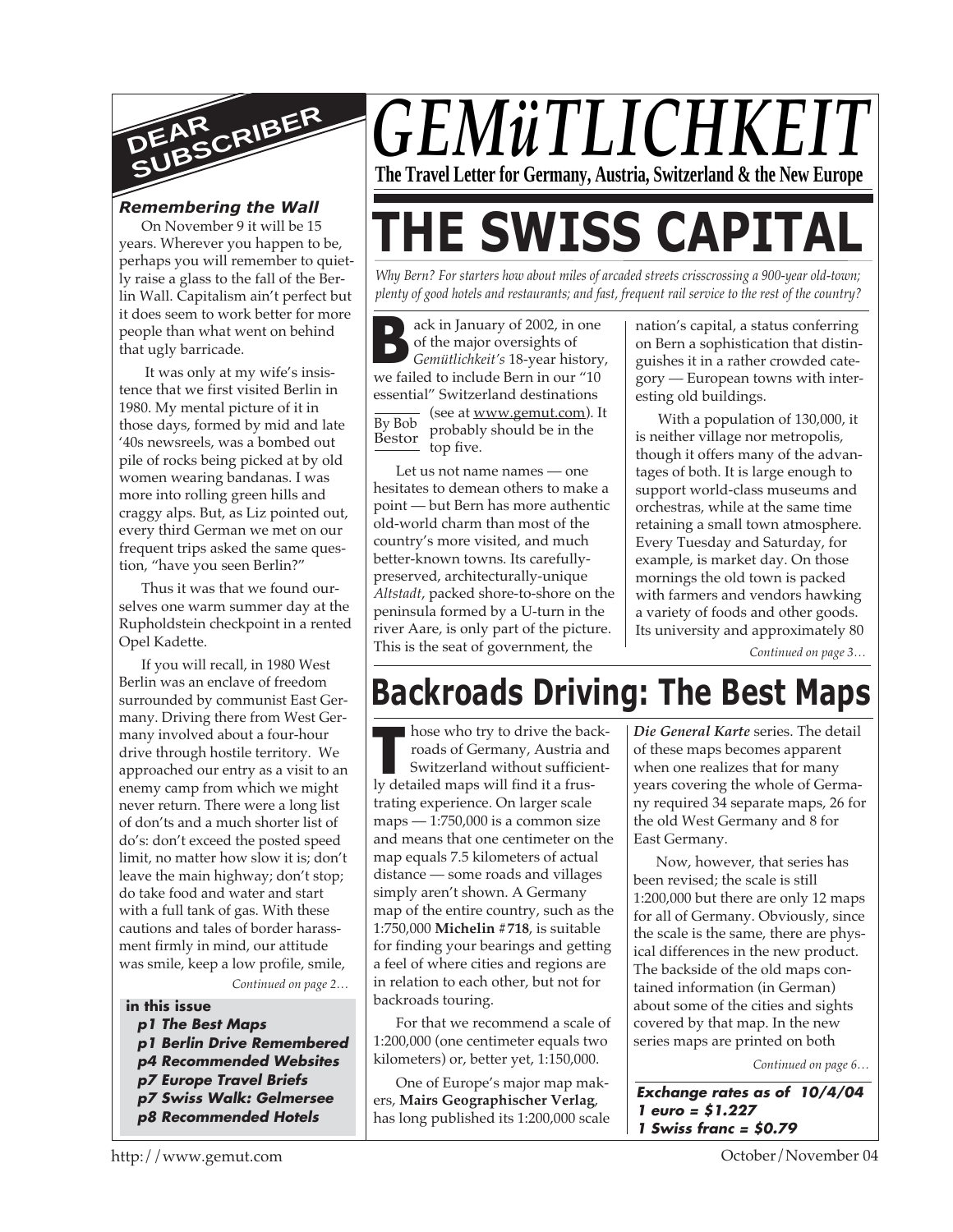#### *DEAR SUBSCRIBER Continued from page 1*

be pleasant, smile, get through it.

We discovered smiles don't work for every occasion.

After surrendering our passports through the car window at the first border station, we rolled ever so slowly to the next where we would wait for them to be returned and where a young soldier sat behind an open window, his head at our eye level, only a couple of feet from mine. This, we hoped, was the person who would return our passports with a friendly wave and send us on our way. Not exactly. We nodded a "Guten tag" and smiled. He did neither. In fact, he fixed me with a stare so unblinking and malevolently aggressive that it was as if he'd called me a capitalist pig. His 20-year-old, third-world eyes bore into my 42-year-old head attached to a body softened and pampered by life in the West.

At first I thought something was wrong, perhaps my chin had begun to sprout a second nose or maybe I was being mistaken for an escaped ax murderer. The stare went on for several minutes, the soldier never moved or blinked. It was unnerving.

A calculated tactic like this creates a dilemma for its target: after the first nervous smiles and nods fail, what does one do? I did what I suspect most poor, flustered non-Germanspeaking tourists do, I turned my back on the stare-down and said something brilliant like, "So Liz, do

you think we'll be able to find soccer shirts for the kids at Ka De We?" Her calm response was something on the order of, "I haven't the faintest idea but if you'll turn around the nice man will give us back our passports and we can get the hell out of here."

In retrospect, I have thought of 40 or 50 better ways to handle what we now know was a form of amusement performed at the expense of fat-cat American tourists. The responses I most favor now, all involve being fluent enough in German to break the ice with something like, "Lighten up man, I'm bringing steroids for the swim team." *Gemütlichkeit* would have then become the first travel newsletter published from a Gulag.

But soon we crept out of the checkpoint. The road was rutted and bumpy. Cars kept their spacing and went precisely the posted speed. The Mercedes that had whipped by us on the West German side at 120 MPH not long ago, was now timid as a kitten and dared not pass that twocylinder East German popcorn popper ahead. The law was everywhere. Still in the border control area, maintaining a low speed — and as low a profile as we knew how — we passed a policeman who eyed us with interest, then ambled over to his car, reached inside, pulled out a walkietalkie and spoke into it. The mind reeled. *Is it my imagination or is he talking about us? No way, we're minding our own business, we're friendly, we're low profile, we smile.* But there was no mistaking it; he had looked directly

at our car – at me really – then walked to his car and immediately said something to someone.

Our answer was over the next hill. Lolling against the fender of yet another police car was a potbellied East German cop. He carefully watched the slow-moving line of cars, all scrupulously moving less than the 30 km (19 mph) speed limit. As we came closer, the cop heaved away from the fender and positioned himself in the center of the road. *This can't be happening!*

But it was. With the merest movement of one hand, he signaled us to the side of the road. As he approached the car I rolled down the window and tried, unsuccessfully, to flash my best what-seems-to-be-thetrouble-officer smile.

The cop spoke several sentences in German. I understood not one word.

Liz said, "He wants to see the passports." Trying to control my

*Continued on page 8…*

#### **Using Gemütlichkeit**

• Hotel prices listed are for one night. Discounts are often available for longer stays.

• All hotel prices include breakfast unless otherwise noted.

• Local European telephone area codes carry the "0" required for in-country dialing. To phone establishments from outside the country, such as from the USA, do not dial the first "0".

#### **Logging on to our Website**

Back issues in text format from January 1993, except for the most recent 12, are available free to subscribers only at http://www.gemut.com (click on "Members"). To access the issues enter the user name and password published in this space each month. The new codes are:

User Name: **erbn** Password: **0103**

#### Vol. 18, No. 9 **CEM A: THICHIVEIT | HOTEL RESTAURANT RATING KEY Oct./Nov 2004 Rating Scale**<br> **The Travel Letter for Germany, Austria, Switzerland & the New Europe** | Rating Scale <u>Scale</u> Excellent 16 - 20 **Restaurant Criteria** *GEMüTLICHKEIT*

| <b>Publishers:</b>                                                                                                                                                                                                                                                                                                                                                                                                                               | Robert H. & Elizabeth S. Bestor |  |
|--------------------------------------------------------------------------------------------------------------------------------------------------------------------------------------------------------------------------------------------------------------------------------------------------------------------------------------------------------------------------------------------------------------------------------------------------|---------------------------------|--|
| Editor:                                                                                                                                                                                                                                                                                                                                                                                                                                          | <b>Robert H. Bestor</b>         |  |
| <b>Senior Wrtier:</b>                                                                                                                                                                                                                                                                                                                                                                                                                            | <b>Jim Johnson</b>              |  |
| <b>Contributors:</b>                                                                                                                                                                                                                                                                                                                                                                                                                             | Mark Honan, Nikki Goth Itoi     |  |
| <b>Consulting Editor:</b>                                                                                                                                                                                                                                                                                                                                                                                                                        | <b>Thomas P. Bestor</b>         |  |
| <b>Online Services:</b>                                                                                                                                                                                                                                                                                                                                                                                                                          | <b>Kurt Steffans</b>            |  |
| <b>Subscriber Travel Services:</b>                                                                                                                                                                                                                                                                                                                                                                                                               | Andy Bestor, Laura Riedel       |  |
| Gemütlichkeit (ISSN 10431756) is published 11 times each year by UpCountry<br>Publishing, 288 Ridge Road, Ashland OR 97520. TOLL FREE: 1-800/521-<br>6722 or 541/488-8462, fax: 541/488-8468, e-mail travel@gemut.com. Web<br>site: www.gemut.com. Subscriptions are \$67 per year for 11 issues. While<br>every effort is made to provide correct information in this publication, the<br>publishers can make no quarantees regarding accuracy. |                                 |  |
| POSTMASTER: SEND ADDRESS CHANGES TO:                                                                                                                                                                                                                                                                                                                                                                                                             |                                 |  |

**POSTMASTER: SEND ADDRESS CHANGES TO:** Gemütlichkeit, 288 Ridge Road., Ashland OR 97520

| <b>Rating Scale</b>          | <b>Scale</b> | Restaurant Criteria        |              |
|------------------------------|--------------|----------------------------|--------------|
| Excellent                    | $16 - 20$    | Food                       | 65%          |
| Above Average                | 12 - 15      | Service                    | 20%          |
| Average                      | 8 - 11       | Atmosphere                 | 15%          |
| Adequate                     | 4 -<br>- 7   |                            |              |
| Unacceptable                 | 3<br>$\sim$  |                            |              |
| <b>Hotel Rating Criteria</b> |              | <b>Value Rating</b>        | <b>Scale</b> |
| People/Service               | 30%          | <b>Outstanding Value</b>   | $17 - 20$    |
| Location/Setting             | 15%          | Very Good Value            | $12 - 16$    |
| Guestrooms                   | 30%          | Average Value              | - 11<br>9    |
| Public rooms                 | 5%           | <b>Below Average Value</b> | 5 -<br>- 8   |
| Facilities/Restaurant        | 20%          | A Rip-Off                  | 4<br>٠       |
|                              |              |                            |              |

#### **Special C**Designation

By virtue of location, decor, charm, warmth of management, or combination thereof, an especially pleasant establishment.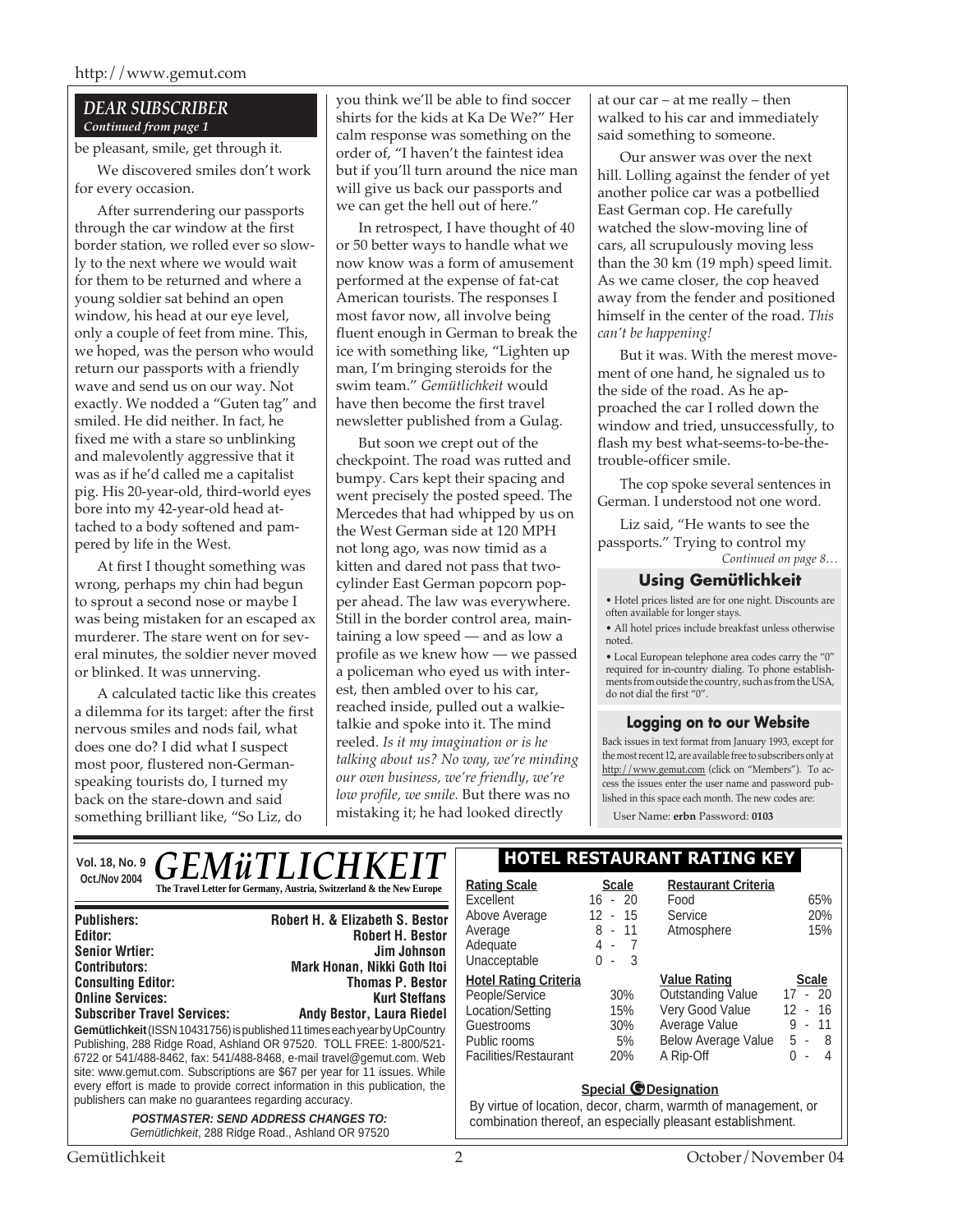#### *BERN*

*Continued from page 1*

foreign embassies and consulates insure a demand for the full spectrum of hotels and restaurants, upscale shops and a wide choice of cultural venues.

Another advantage is the city's vast and busy rail station, located virtually in the town center. An amazing 46 trains per day, starting at 3:50am with the last departure at 10:47pm — and that's just one route, the approximately 90-minute run to the Zürich Airport. Geneva Airport, about two hours via rail, is served by some two dozen daily trains. Bern's rail hub location makes it an excellent headquarters from which to explore the western half of the country. Try, for example, the 40-minute ride to the farming village of Langnau in the Emmental. Walk the town, perhaps visit the *Heimatmuseum* (local craft museum), then lunch at the **Hotel Hirschen**, one of the best kitchens in the region.

In the box at right are one-way rail travel times to some leading destinations. Frequency of departure ranges from every few minutes to about an hour, depending on time of day and city.

For us, Bern's principal attraction is it's almost perfectly-preserved, historic old-town. Miles of arcaded streets and shops invite a slow exploration on foot — even in wet weather when the covered promenades keep pedestrians mostly dry. Along the way are ancient fountains and turreted old houses with oriel windows.

The principal east-west street keeps changing its name as it extends east. Starting out as Bubenbergplatz, it then becomes Spitalgasse, then Marktgasse, then Kramgasse and finally Gerechtigkeitsgasse. Then just before crossing the Nydeggbrücke, it becomes Nydegasse. The farther one gets toward the end of the peninsula and the bend in the river, the more exclusive the shops. A couple of interesting ones are **Heimatwerke** at Kramgasse 61 and **Kunsthandwerkanderegg**, Kramgasse 4.

After you've done the Markt-

#### **Bern Basics**

**Population:** 130,000

**Elevation:** 542 meters/1778 feet

**Tourist Info:** Bern Tourist Office, Laupenstr. 20, CH 3001 Bern, tel. +41/31/328 1228, fax 328 1299, Hotelline +41/31/328 1210, email info-res@bernetourism.ch, web www.bernetourism.ch

**Old Town Tours:** Daily at 11am and 2:30pm. Duration: 90 minutes. Cost: CH 15, adults; children under 17, CH 7.5

**City Packages:** Include two, three or four nights hotel with breakfast, public transport, city tour, vouchers for museums and sights, and documentation on the city and environs. Purchase through Bern Tourism (see above). Per person prices vary based on length of stay and category of hotel chosen, but three nights in a three-star hotel is CH 213 in winter and CH 273 in summer.

**House of Parliament:** Free tours Mon-Sat. 9am, 10am, 11am, 2pm, 3pm, 4pm; access to galleries during parliamentary sessions, tel. 322 85 22. Passport ID required.

**Museum of Fine Arts:** World's largest Paul Klee collection. Collection of 14th to 16th century Italian art and Swiss art from 15th century to present (Duccio, Fra Angelico, Picasso, Chagall, Kandinsky). New Paul Klee museum to open next summer.

**Swiss Rifle Museum:** Firearms since 1817.

**Museum of Natural History:** Europe's largest diorama; mammals and birds presented in natural habitat. The original Barry, the famous Saint Bernard dog.

**Einstein House:** At Kramgasse 49; the apartment where, in 1905, Einstein developed the principles of his theory of relativity. Open Tues-Fri. 1-5pm, Sat. 12-4pm

**Swiss Alpine Museum:** Exhibits include alpine topographical models, multivision, audiovisual stations, alpine data, etc.

**Museum of Communication:** Huge stamp collection. History of post and telecommunications.

#### **Bern: Daytrip Central**

*Many popular destinations are within easy rail distance of the capital. Here are a few in the about-two-hours-or-less range.*

| Destination  | <b>Fastest Rail Time</b> |
|--------------|--------------------------|
| Thun         | $20 \text{ min}$         |
| Fribourg     | $21 \text{ min}$         |
| <b>Biel</b>  | $27 \text{ min}$         |
| Neuchâtel    | $38 \text{ min}$         |
| Langnau      | $40 \text{ min}$         |
| Solothurn    | $43 \text{ min}$         |
| Interlaken   | $55 \text{ min}$         |
| Basel        | $67 \text{ min}$         |
| Lausanne     | $67$ min                 |
| Lucerne      | $81 \text{ min}$         |
| Geneva       | $103 \text{ min}$        |
| Grindelwald  | $103 \text{ min}$        |
| Wengen       | $108 \text{ min}$        |
| Gstaad       | $112 \text{ min}$        |
| Schaffhausen | $123 \text{ min}$        |
|              |                          |

gasse, Kramgasse, Gerechtigkeitsgasse, etc., and find yourself at the end of the peninsula, do a 180-degree left turn and double back on one of Bern's most interesting little byways, Postgasse. It carries less foot traffic and is home to a number of interesting shops. See the purses at **Momo Haller** (#46 Postgasse), the sculptures at **Bildhauerwerkstatt** (#58), minimalist furniture at **Zona** (#60) and a fine kitchen store, **Küchenladen** (#53). Grab a bite at **Restaurant Café Postgasse** (#48), then drop by **Antiquatäten** (#50).

For reasons not fully understood by this writer, Bern's best-known attraction is a few scruffy bears, the animal after which the city is named. They are kept in a pit just across the river at the end of the old town.

We recommend you give the bears only a passing glance on your way up the bluff above the river across the Nydegg Bridge to **Altestramdepot** (Grosser Muristalden 6). Here you can sip beer made on the premises while enjoying a substantial lunch and terrific views of the old town. Before or after, duck into the free multimedia **"Bern Show,"** a worthwhile 20 minutes of history centered around an animated model of the city.

Topping a substantial list of Bern museums is the **Kunstmuseum**, which houses the world's largest Paul Klee collection. There are also works by Picasso, Monet, Cézanne, Manet, Cranach, Chagall and other notables. See also the **Einstein Apartment** at 49 Kramgasse and the spectacular "Last Judgement," a tableau of 234 statues above the main entrance to the **Münster**.

Parking is a big problem in the center of Bern. One used to be able, on weekends, to find a spot in front of the Parliament House; it was the city's only on-street parking. In the post-9/11 world, however, unattended vehicles are not allowed near important buildings. Public parking lots will set you back about \$25 per day and space is limited.

#### **Lodging**

Bern's two five-star hotels, the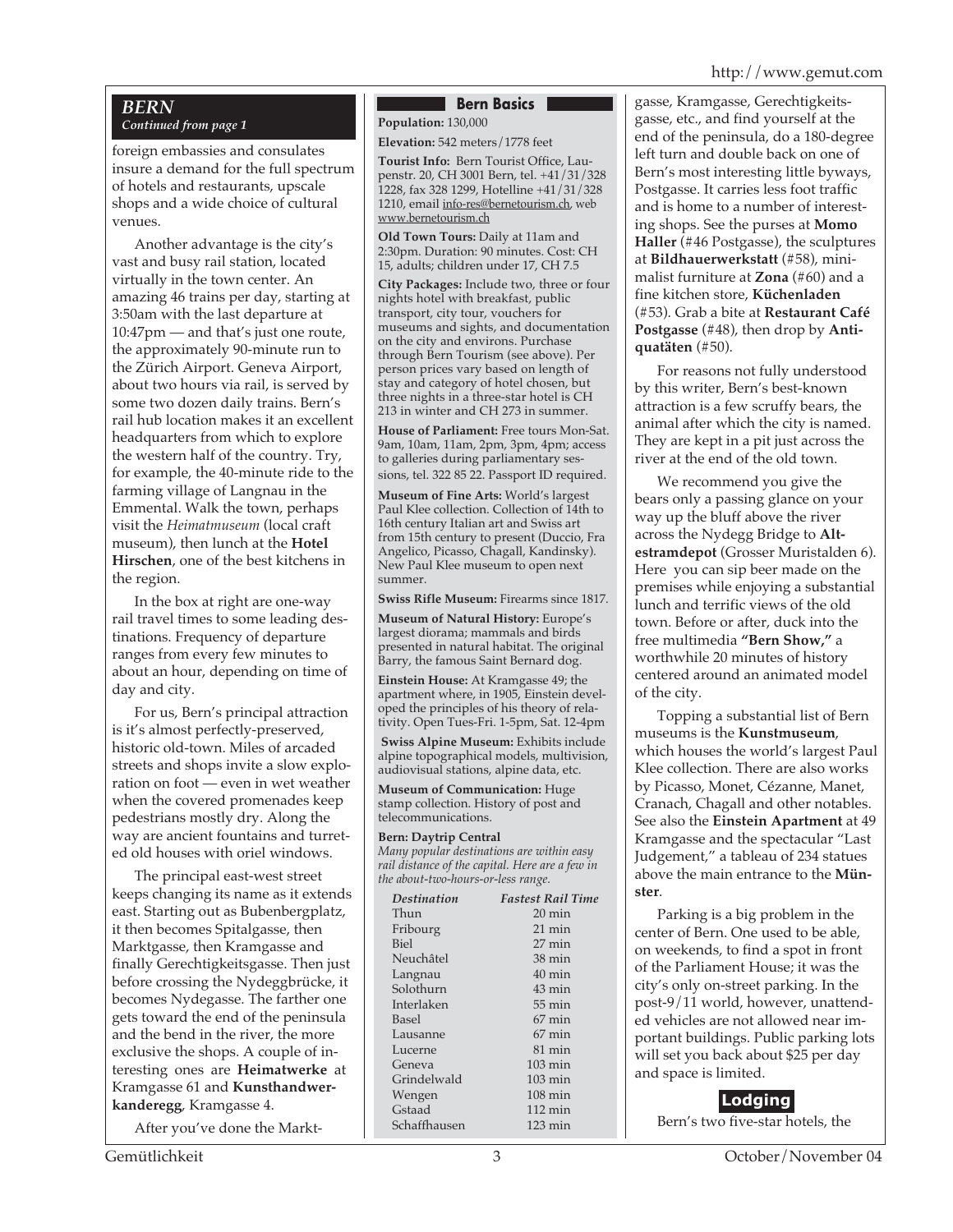**Bellevue Palace** and the **Schweizerhof**, are priced from about \$275 for a double room. The former, near the Parliament House, is the choice of high government officials and diplomats. Over the years we have heard criticism of the Schweizerhof for its noisy location directly across the street from the rail station.

Judged solely on European charm, from among the hotels reviewed below one would choose the **Innere Enge** or the elegant little **Belle Epoque**, near Bern's most interesting shops. But there is a location problem with each. The Innere Enge is a bit inconvenient for rail travelers, and while the Belle Epoque is in the heart of the old town, it is not within walking distance of the rail station if you have luggage, and auto travelers will pay about \$25 a day to park in a public garage.

The two-star **Nydeck** is our lone budget choice.

Considering location, value, and comfort it's difficult to pass up one of the mid-priced hotels near the rail station such as the **Bristol**, **Kreuz** or **Savoy**.

You are almost certain to save money by visiting Bern on a weekend, as nearly all hotels offer special rates then. Note that of the hotels

#### **Key Websites for the Traveler**

**• www.gemut.com** Gateway site for travelers to Germanic Europe, including car rental, rail passes, hotel bookings, traveler feedback, travel tips and past issues (free access to back issues for subscribers; see log-on info on page 2).

**• www.viamichelin.com** The Michelin database of hotels and restaurants plus great interactive trip planning tools.

**• www.travelgearnow.com** Guidebooks, maps, travel accessories, luggage, all at 10% off for subscribers.

- **www.webflyer.com** Informative frequent flyer forums make this a must for air travelers.
- **bahn.hafas.de/bin/query.exe/en** German rail. Train
- schedules throughout Europe, not just Germany.
- **www.sbb.ch/index\_e.htm** Swiss and European rail schedules.
- **www.ski-europe.com** Top web resource for skiers with much data on Alpine resorts.
- **www.myswitzerland.com** Website of Switzerland's national tourist authority.
- **www.germany-tourism.de** Germany's national tourist authority.
- **www.austria.info/us** Austria's national tourist authority.
- **http://www.hhog.de** Website for an alliance of historic German cities.

listed below, only the Bristol, Kreuz and Nydeck include breakfast in their prices.

#### Hotel Innere Enge

Located on a bluff above the city, about a 30-minute walk or 10-minute bus ride from the old town, the Innere Enge has some of the advantages of a country hotel — views, free parking, attractive grounds — while still maintaining an easy connection to the city center. It also offers a strong combination of hospitality, charm, guestroom comfort and value. At 60% of the price, not only are its rooms equal to Bern's five-star offerings, but free parking means a further saving for auto travelers.

A cozy fireplace and a top-flight staff warmly receive arriving guests in a spacious reception area. Beyond it is the 1890s-style restaurant/bar whose high, curving windows overlook the city below. On clear days, the Alps, including the Jungfrau and Eiger peaks, are visible. Outside is an inviting garden terrace.

From the gorgeous front door with its jazz trumpet logo in stained glass, to the intimate basement jazz club with state-of-the-art sound and lighting, Innere Enge is devoted to this unique American art form. But rest easy, the hotel is physically and audibly removed from stylish Marian's Jazz Club and nary a decibel registers in the guestrooms. (Unfortunately, we have been disappointed by our two visits to Marian's; the music just hasn't measured up and, despite modern ventilation, smokers often spoil the air in the lowceilinged room.)

Public and guest rooms throughout are liberally sprinkled with jazz memorabilia: here a framed original letter from Louis Armstrong, there a Dizzy Gillespie hologram.

Guestrooms have some of the most interesting pieces: Room Number one, the Clark Terry junior suite (trumpeter and teacher of Miles Davis), contains a letter from Louis Armstrong in which he urges the reader to "lose weight the Satchmo way" and maintains a "laxative once a week is very nice."

We most liked the Milt Hinton room, Number 32, with its huge expanse of windows and cathedral ceiling with exposed wood beams.

Number 20, the hotel's smallest and least expensive room has a "French bed" (double bed in the U.S.), but nonetheless is very comfortable. It rents for CH 260 double and CH 220 single

All rooms have upgraded furnishings, bed linen and well-lit, in some cases luxurious, bathrooms.

The Jazz Club offers shows nightly except Monday. In addition, there are Sunday concerts from 10:30am to 1:30pm and on Saturday from 4:30 to 6:30pm.

**Daily Rates:** Singles CH 220 to 360, doubles 260 to 280, jr. suites CH 300 to 420. Breakfast is CH 20 per person. **Contact:** Innere Enge, Engestrasse 54, CH-3012, tel. +41/31/3096111, fax 3096112, email info@zghotels.ch, web www.zghotels.ch.

**Rating:** QUALITY 15/20, VALUE 11/20

#### Belle Epoque

Guests of this little hotel near some of Bern's most interesting shops and cafés, are beneficiaries of the magnificent turn-of-the-century art and antiques accumulated by the hotel's owners, Marina and Dr. Phillippe D. Ledermann-Puigventós. Their collection of *Jugendstil* (a.k.a. Art Nouveau or Secessionist), a style of art and architecture, popular in the "Belle Epoque" — late 19th century — is said to be one of the most extensive in the world. Only a small portion of the collection is at the hotel and some of the pieces we had seen on previous visits — such as the Toulouse Lautrec poster in the bar — are no longer in evidence.

The 16 guestrooms, some designated non-smoking, are a bit small but nicely furnished and equipped with modern bathrooms with complimentary cosmetics.

Those who remain unmoved by Art Nouveau will enjoy the Belle Epoque's personal service and intimate atmosphere. Devotees of the style who choose to stay elsewhere should stop by for a refreshment in the Toulouse Lautrec bar.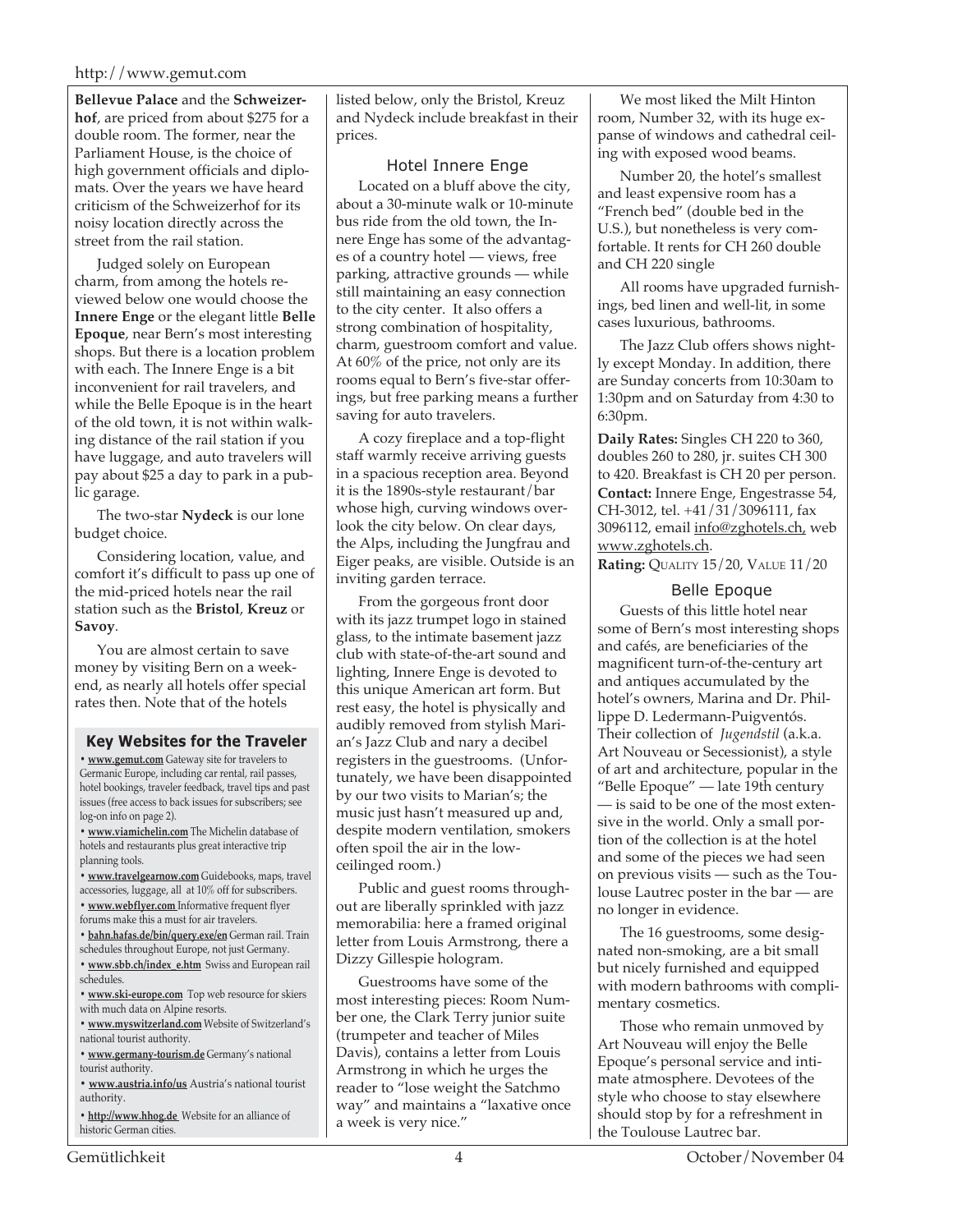This hotel still has loads of charm but since our first visit six years ago the prices have increased substantially and breakfast is no longer included in the rates.

**Daily Rates:** Singles CH 195 to 245, doubles CH 280 to 340, jr. suites CH 340 to 590. Breakfast is CH 19 to 29 person.

**Contact:** Belle Epoque-Garni, Gerechtigkeitsgasse 18, CH-3011, tel. +41/ 31/311 43 36, fax 311 39 36, email info@belle-epoque.ch, web www.belle-epoque.ch **Rating:** QUALITY 15/20, VALUE 10/20

Hotel Bristol

It's a Best Western but don't let that deter you for a second. A recent, extensive make-over has lifted this centrally-located old warrior to a higher level. Stylish new furnishings, fixtures and surfaces in each of the better-than-average size guestrooms have the Bristol looking ready for a fullcolor spread in a slick travel magazine.

Admittedly, this is still a corporately-owned hotel that caters to business clients and groups, but the mood has gone from stodgy to chic. As a result, it fully deserves its fourstar ranking and in that category is a heck of a value to boot.

The Bristol is two blocks from the House of Parliament and even closer to the rail station. It has a Laundromat, wireless Internet, and free loaner bicycles for guests.

**Daily Rates:** Singles CH 190 to 210, doubles CH 245 to 300 **Contact:** Hotel Bristol, Schauplatzgasse 10, CH-3011, tel. +41/31/311 0101, fax 311 9479, email reception@bristolbern.ch, web www.bristolbern.ch **Rating:** QUALITY 14/20, VALUE 14/20

#### Hotel Savoy

The Savoy's best feature is its location only about 50 yards along a mostly-covered walkway to the escalator that leads to the underground beneath the main rail station. The comfortable but undistinguished guest rooms are spacious and have the necessary amenities. There is also wireless Internet access but be advised the required Swisscom card operates a bit different than you

might think. For about \$15, we purchased a two-hour card from the hotel that we assumed would work like a phone card — use 10 of the 120 minutes, shut down and you've still got 110 minutes left. Not so; once your laptop logs on to the net, the clock starts ticking and you've got the next two hours to do your business. You can't check your email for 15 minutes, log off, then come back a few hours later and expect to have time remaining.

**Daily Rates:** Singles CH 185 to 205, doubles CH 230 to 250. Breakfast is CH 20 per person. **Contact:** Hotel Savoy, Neuengasse 26, CH-3011, tel. +41/31/311 4405, fax 312 1978, email info@zghotels.ch, web www.zghotels.ch

**Rating:** QUALITY 12/20, VALUE 10/20

#### Hotel Kreuz

Guestrooms at the three-star Kreuz are a bit smaller than at the Bristol and Savoy. Also near the rail station (343 steps according to the hotel's brochure), this is another serviceable, straightforward, well-run hotel catering to business travelers.

Renovated rooms are priced slightly higher but worth it.

**Daily Rates:** Singles CH 120 to 145 doubles, CH 170 to 210 **Contact:** Kreuz, Zeughausgasse 41, CH-3011, tel. +41/31/311 11 62, fax 311 37 47, email info@hotelkreuz-bern.ch, web www.hotelkreuz-bern.ch

**Rating:** QUALITY 11/20, VALUE 11/20

#### Hotel Nydeck

This two-star inn, located up one to three flights of stairs over a bar at the tip of the old-town, recently remodeled its guestrooms. The result is bright, airy spaces with hardwood floors, spare but comfortable furnishings, and some nice views. The change has created the best hotel room values we saw in Bern.

Number 20 is a nice corner double with a neighborhood view and CNN.

Check-in at the Junkere bar at street level and be prepared for a flight or two of steep stairs.

**Daily Rates:** Singles CH 95 to 110, doubles CH 140 to 160 **Contact:** Hotel Nydeck, Gerechtigkeitsgasse 1, CH 3011, tel. +41/ 31/311 8686, fax 312 2054, email info@hotelnydeck.ch, web www.hotelnydeck.ch **Rating:** QUALITY 11/20, VALUE 15/20



#### Lorenzini

In the shadow of Parliament, one floor above its immensely popular coffee house/bar, Lorenzini is not only our first choice in Bern but one of Switzerland's best moderately-priced restaurants. Outstanding food, a lively atmosphere, and competent, friendly service have made this Italian-style bistro a favorite of lawmakers and diplomats. The clientele and trappings are upscale for sure, but with a welcoming, unpretentious informality. Jeans-wearing U.S. tourists being given equal deference to silver-haired men in \$5,000 suits and \$10,000 watches strains credibility but perhaps management is just clever enough to create such a fiction — either way we tourists seem to pass through in happy ignorance. **EDITOR'<sup>S</sup> CHOICE**

On a recent visit we stopped by in the early afternoon to reserve a table for dinner. Arriving at 8pm we were given a table in the front room, even though the restaurant was full. What followed was the best meal of a threeweek European trip. One wonders how much better, if at all, an incredibly savory Osso Buco Milanese (CH 39) and Risotto Funghi (CH 18), a main dish of slow-cooked rice with porcini mushrooms, would be in Florence or Milan. A side of perfectly cooked spinach was CH 8 and of course there were the usual mixed salads (CH 8.5) and a couple of simple desserts featuring ice cream (CH 7 – 9). Without beverages we paid CH 90 (\$71).

Lorenzini has the special energy, style and solid cuisine that is common to all great bistros from Shanghai to San Francisco to New York to, well, Bern. Don't miss it.

**Contact:** Lorenzini, Theaterplatz 5, CH-3011, tel. +41/31/318 5067, email margaretha.schober@lorenzini.ch, web www.lorenzini.ch **Rating:** QUALITY 17/20, VALUE 16/20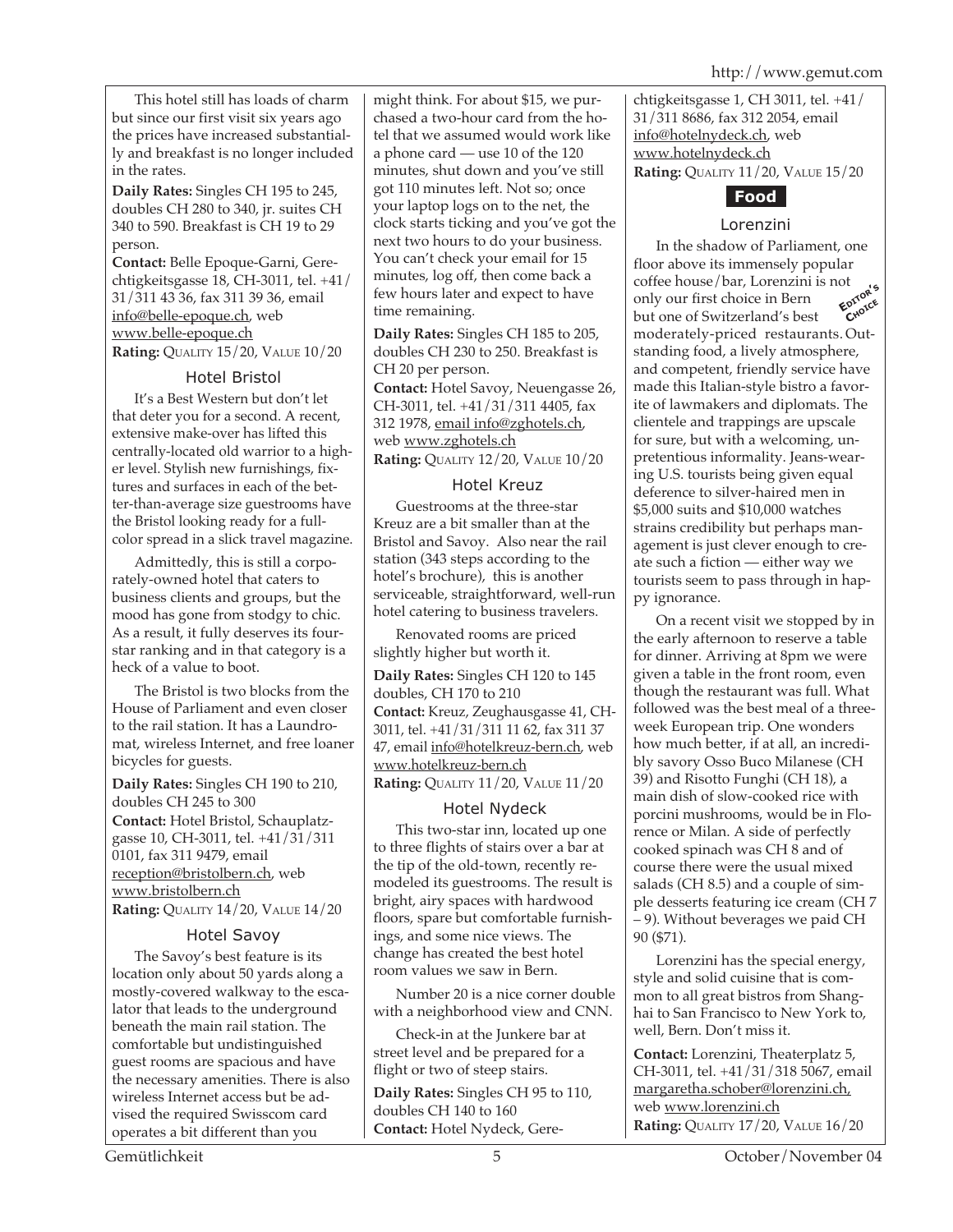#### Zimmermania

Deep in the heart of old Bern, family-owned Zimmermania serves traditional French dishes and does its best to look like a small Parisan brasserie. Wait staff wears full-length white aprons, the menu is in French and most of the wine poured is from France.

The physical layout is two narrow, side-by-side rooms both lined lengthwise with banquettes. Floors are hardwood, lighting is bright and tablecloths are white with paper napkins. The daily specials are lettered on large mirrors. After a hospitable welcome one can expect to be shown to a small table with limited elbow room and then served dishes featuring large portions and rich sauces.

At lunch, a three-course "business menu" costs CH 39.50 and a simpler, two-course vegetarian menu is CH 18.5. On the a la carte dinner menu, familiar Swiss dishes are joined by standard-issue Paris brasserie fare that ranges from beefsteak *Tartare* at CH 32.5 to filet of beef with wild mushrooms and a classic Burgundian reduction sauce for CH 46. One commendable Swiss choice was *Emince de foie de veau aux herbettes*, *Rösti* (CH 37), thin slices of tender calves liver floating in a butter and sage sauce and served with that Swiss staple; shredded potatoes fried crisp and golden. More in the Gallic mode was a small, whole, rosemary-flavored roast chicken with French fries and a lemon butter sauce that cost CH 39. A starter of mixed greens tossed with thick, smoky chunks of ham, hardboiled egg slices and tomato, coated with a creamy, mustardy, vinaigrette dressing, was served with good, crusty bread and cost CH 9.5.

At the end comes a cheese cart and a variety of dessert choices in the CH 8.5 to CH 15.5 range. A nice selection of reasonably-priced wines by the glass starts at CH 6.2 per deciliter (about 3.5 oz.).

Though Zimmermania breaks no new ground, it serves well-prepared dishes of first-rate ingredients.

**Contact:** Restaurant Zimmermania, Brunngasse 19, CH-3011, tel. +41/31/ 311 1542, fax 312 2822, email

#### info@zimmermania.ch, web www.zimmermania.ch **Rating:** QUALITY 14/20, VALUE 10/20

#### Frohsinn

Hefty ceiling beams, rough plaster walls, red tiled floor, shaded table lamps, and bright Tibetan prints all contribute to this old-town restaurant's intimate appeal.

Showing up without reservations we are seated in what is probably the restaurant's least desirable table in an odd little corner with a good view only of server traffic to and from the kitchen. The place is packed and our order will be prepared after everyone else's — our problem, not the restaurant's.

Lousy table or not, our waiter is most attentive and most of the food turns out to be worth the wait. Chopped, sauteed calves liver (CH 35) with *Rösti* is near perfect and not far behind are Crevettes (CH 38) (butterflied prawns in a cream sauce) with "Kreole" rice. The almost paperthin liver slices are wonderfully light and the *Rösti* is very much up to scratch. A rather expensive (CH 14.5) salad, however, with watery dressing and featuring a much too salty Roquefort cheese, struck a sour note.

The menu is primarily traditional Swiss favorites and for most main courses one can choose a smaller, less expensive portion.

Without beverages, we paid CH 96 or about \$76.

Restaurant Frohsinn, Münstergasse 54, CH-3001 Bern, tel. +41/031/311 3768,

**Rating: QUALITY 13/20, VALUE 10/20** 

#### *THE BEST MAPS Continued from page 1*

sides on paper that is tougher and a bit heavier. New also is a stiff, laminated cover. The downside of these new, more durable maps is that they are about twice as thick, some threequarters of an inch wider, and more than twice as heavy (5.5 ounces vs. 2.3 oz.) as the old ones. However, you'll carry fewer maps to see the same territory. For example, the southern half of Germany — from Frankfurt south — is incorporated in

#### four maps instead of 12.

A small frustration with the old *Die General Karte* was the lack of a city index. In the new series, a small booklet that fits nicely into a pocket inside the map cover not only contains an index, it has city maps and a list of suggested hotels and restaurants.

The map legend — in four languages including English — remains a valuable feature. Via a series of symbols the maps identify such features as towns worth a journey, towns worth a detour and towns simply worth seeing; picturesque towns; landscapes worth a journey, worth a detour and worth seeing; routes with beautiful, panoramic scenery; car trains; car ferries; hiking routes; footpaths; national parks; nature preserves; roads closed in winter; tourist routes such as wine roads; railway lines; rack railways and funiculars; parking areas with and without WC; road gradients and mountain passes with their height in meters; distance markings and much more. Of course the various road categories from motorway (Autobahn) to minor road are indicated and facilities such as hotels, gas stations, and restaurants are marked where available at Autobahn stops.

An alternative to individual maps is the 1:150,000 *Deutschland Maxiatlas* published by **Falk**. It is a virtual replica of the better-known *Maxiatlas* distributed by **ADAC**, the German Auto Club, except the Falk version has a section containing some two dozen city maps. These atlases, of course, cover the entire country with somewhat more detail even than *Die General Karte*. Both are about 12 by 15 inches, half an inch thick, spiral-bound, and weigh a little over 3 pounds.

For Switzerland, there are three 1:2000,000 Michelin maps, #551, #552 and #552. Our recommendation for Austria is the seven 1:200,000 maps of **Freytag & Berndt**.

All the maps mentioned above are available at a 20% discount from www.travelgearnow.com or by calling 800-521-6722, press option 4. **IN**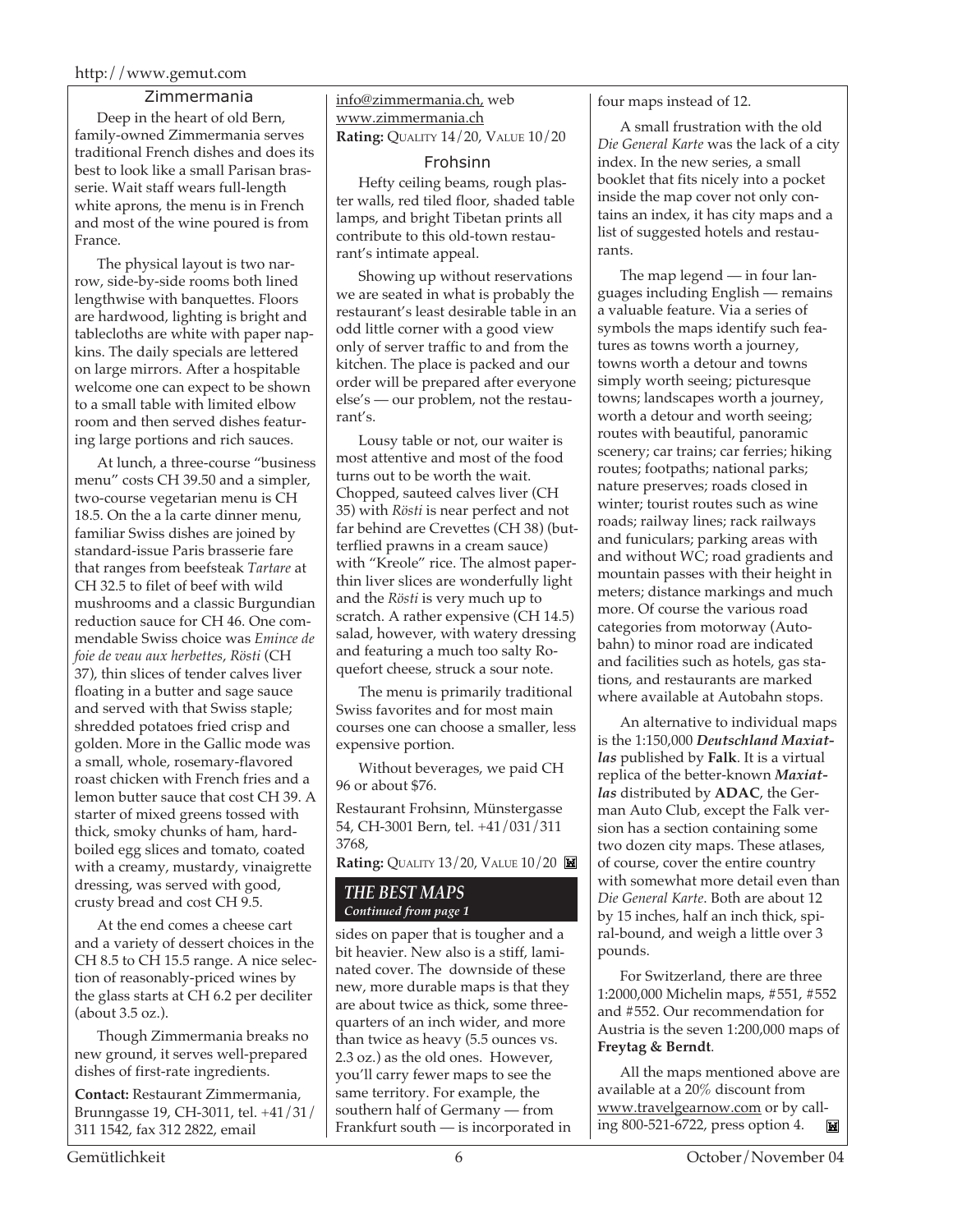■ German Rail Fares Rise:

Citing increased energy prices, **Deutsche Bahn**, the German railroad, will raise fares overall by an average 3.1 percent as of Dec. 12 for long-distance passenger travel. Second-class ticket fares will increase by 3.4 percent for trips between 150 kilometers (93 miles) and 400 kilometers and by 4.2 percent for travel longer than 400 kilometers.

Prices for distances of less than 150 kilometers or exceeding 750 kilometers will remain the same. First-class fares, which have been 50% greater than second-class, will be become 55% higher. No doubt these increases will be reflected in the prices for 2005 rail passes marketed in the U.S.

■ Low Lufthansa Winter Fares: Considering the quality and service of the airline, **Lufthansa's** winter fares are very tempting. From gateways offering nonstop service, they range from \$335 (not including tax) for New York departures to \$445 from the West Coast. Bookings must be made by November 15. Call 800- 521-6722 for a specific quote or visit www.gemut.com/AirQuotes.asp.

■ **Hot Deal on Swiss Biz Class:** Business class travelers should investigate **Swiss International Airlines** winter fares for departures November 1 through April 30, returning as late as May 30. Sample fares, with tax, to selected European cities from its U.S. gateways include: New York \$2036, Boston \$1851, Chicago \$1999, Los Angeles \$2149, and Miami \$1908. Booking required at least 50 days before departure. Call 800-521-6722.

■ **High Praise for Lucerne Festival:** Devotees of classical music should make plans now for next August and September's **Lucerne Festival**. Writing in the *Toronto Star,* William Littler calls it the "greatest orchestral showcase in all of Europe" and says the concert hall of the spectacular, lakeside Culture and Convention Centre "must surely be one of the finest concert halls built anywhere in recent decades."

*Continued on page 8…*

### **Europe Travel Briefs Swiss Walk: The Gelmersee**

Handegg

**T**he Gelmersee is formed by a large dam above the road that runs southeast between Meiringen and the Grimsel Pass. The area was recently opened to tourists.

To reach it one can drive or take the postal bus from Meiringen toward Grimsel, passing through Innertkirchen and Guttannen and stopping at Handegg. From the **Handegg Hotel**, walk across the road, passing through the small parking lot and then across the river. It's about a three-

- minute walk to your By Vance left before you come to  $\frac{Roy}{T}$  the Gelmerbahn station. This single car on rails is pulled by a cable and in summer runs daily from 9am to 5:45pm. The tracks were built in 1926 to transport construction workers and later power station workers up to the dam site. **Gelmersee Walk** Meiringen

The roundtrip is CH 25 (no Swiss Pass). There is a conduc-

tor to sell the tickets and secure you with a crossbar into deeply canted seats. (At this point, a few acrophobes may decide to go return to the hotel and wait for the next bus back to Meiringen.) At 106 % gradient (47 degrees), this is an extraordinarily steep railway. The ride takes nine minutes each way and is spectacular. At the top is a wondrous sight; a deep blue-green lake surrounded on three sides by towering mountains. A few paces away are the yellow directional signs.

My friend, a veteran Swiss traveler and walker, and I chose the round the lake trip, said to take an hour and 20 minutes. Perhaps you can do it in that time if you are a track star and never stop to look. We decided to forget the time and soak up the scenery. The day was partly cloudy, and this added to the realism of being in almost another world. We headed off to our right and shortly reached the dam which one can cross via a path over its top, or by walking down past the

front of it to the other side. We chose the latter, where we saw several deer lounging always just out of our reach.

The hike took a little over three hours with a picnic stop. The way is not flat, but overall not steep either. The senior man in our group of two did it in Birkenstock sandals, but I would recommend some nice boots. There are some narrows but there are also cables attached to the walls along these. All of the streams are easily fordable except for one,

where my companion shed his Birkies and did a barefoot trek. There are waterfalls, sculpted cliff walls, and many tall peaks. It is easy, looking at the cliffs, to see where ancient glaciers did Gelmersee Grimsel Pass **Gletsch** 

#### their slow work to polish the sides.

After a lunch stop (take a picnic because unlike most Swiss hikes, this one is devoid of food stops) the clouds moved up and over the dam at what was now the far end of the lake. We walked onward into a cloudy mist that stopped just short of being a light rain. Along the way, we saw four German men on their way upward to an alpine hut, and a family of four walkers. Other than that, we had the place to ourselves. Although this is less than a mile above sea level, there are no trees, so views are abundant.

We reached the upper railway station, called to the lower station, and in a few minutes were at the roadside again. Signs say that a minimum of four persons is needed for a trip and eight is the maximum, but the two of us alone had no problem.

*Vance Roy is an American neurosurgeon who 25 years ago retired to Sachseln, a charming town on Lake Sarnen south of Lucerne.*